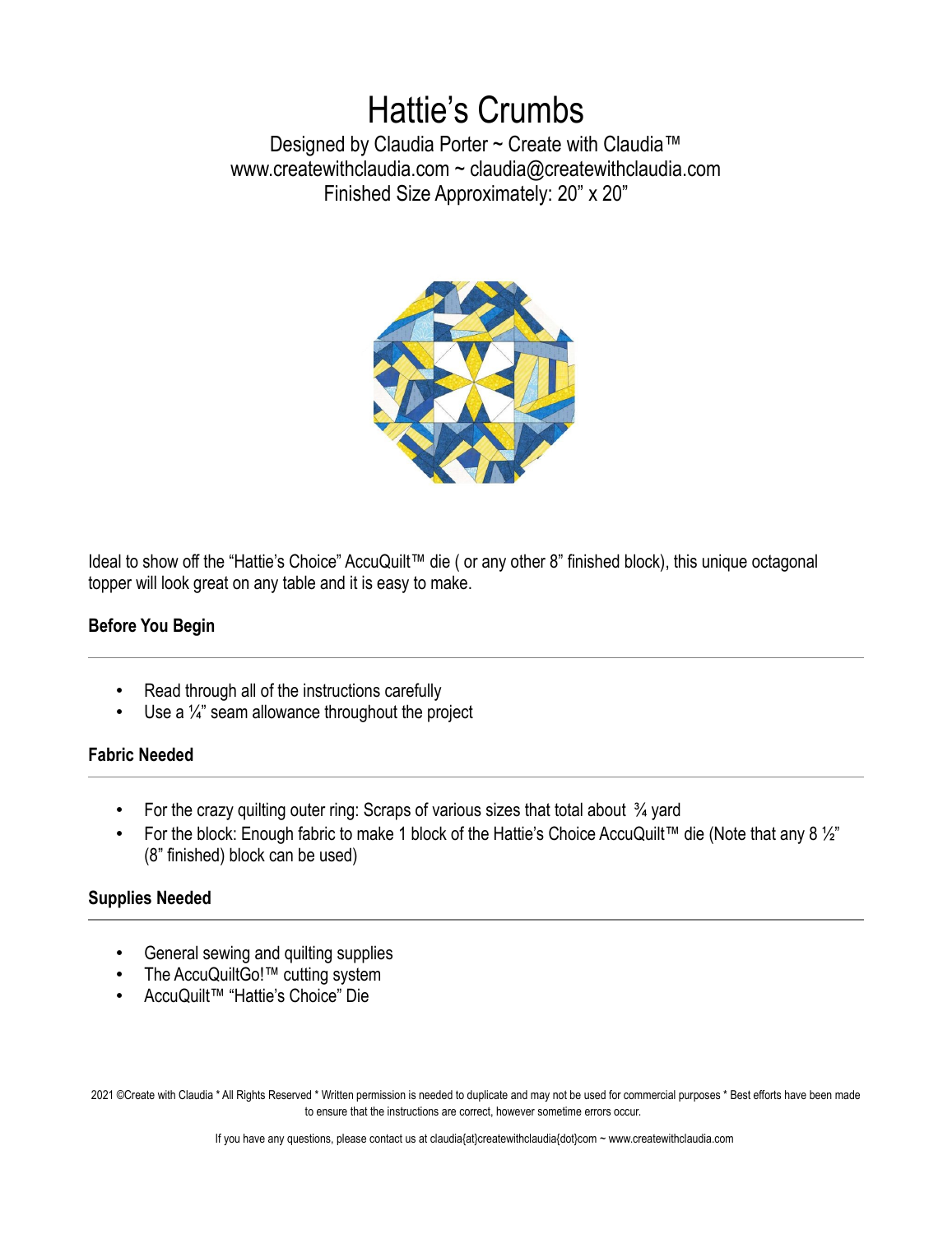#### **Assembly Instructions**

Begin by making the scrappy crazy quilt squares that surround the center block.

To do this sew together fabric scraps of any shape until you have a piece of fabric that is large enough to cut into an 8  $\frac{1}{2}$  inch by 6  $\frac{1}{2}$ " rectangle. This is my method of crumb quilting.

For more detailed instructions on this process, you can check out my video "How to Create Fabric Yardage from Your Scraps" on my Youtube channel @createwithclaudia.

To make the crazy quilt blocks, first sew together pairs of scraps. Trim down the pairs so you have straight edges to sew together.



Next, sew together the pairs. I randomly pair up pairs that are similar in size.



Keep pairing up the larger and larger units until you have one piece of fabric large enough to cut out the square(s) needed.



Example of what a large piece of fabric will look like before cutting. Cut this down to the sizes needed.

2021 ©Create with Claudia \* All Rights Reserved \* Written permission is needed to duplicate and may not be used for commercial purposes \* Best efforts have been made to ensure that the instructions are correct, however sometime errors occur.

If you have any questions, please contact us at claudia{at}createwithclaudia{dot}com ~ www.createwithclaudia.com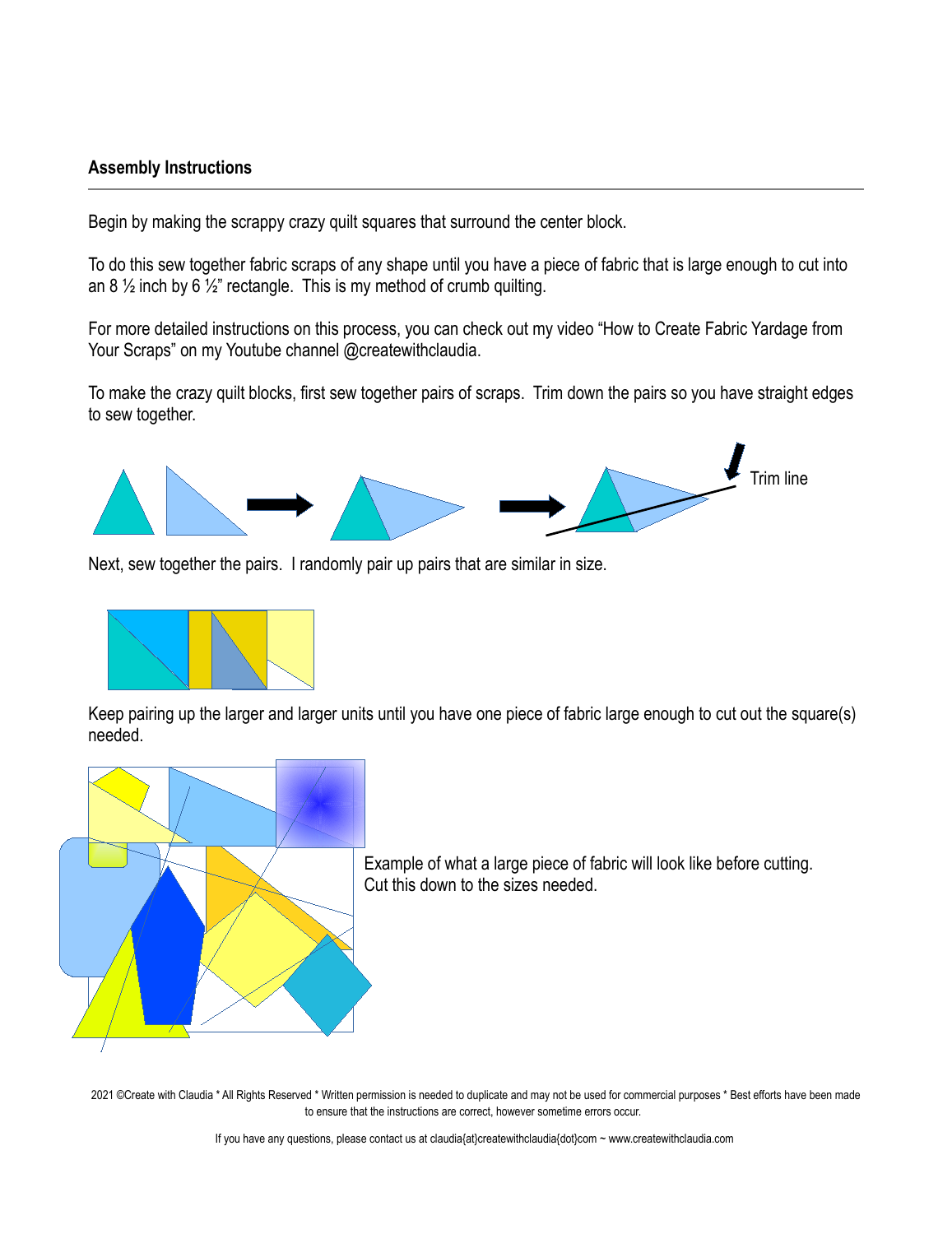You may need to repeat this process a couple of times, depending on how large your pieces of fabric are.



Trim down the scrappy fabric into the sizes needed. For this project you will need four scrappy squares cut 6  $\frac{1}{2}$ " by 6  $\frac{1}{2}$ " and four rectangles cut 6  $\frac{1}{2}$ " by 8  $\frac{1}{2}$ ".

Next, make the center block using your AccuQuiltGo!™ machine and Hattie's Choice die. Follow the instructions as provided by the manufacturer.

# *Please Note: Any block measuring 8 ½" square (finished 8") can be used in this topper design.*



Once your center block is finished, lay out the quilt as shown, with the four  $6\frac{1}{2}$ " blocks in the corners, the 6  $\frac{1}{2}$ " x 8  $\frac{1}{2}$ " blocks in the outside center and the Hattie's Choice (or other block) in the center.

Sew the blocks together.

2021 ©Create with Claudia \* All Rights Reserved \* Written permission is needed to duplicate and may not be used for commercial purposes \* Best efforts have been made to ensure that the instructions are correct, however sometime errors occur.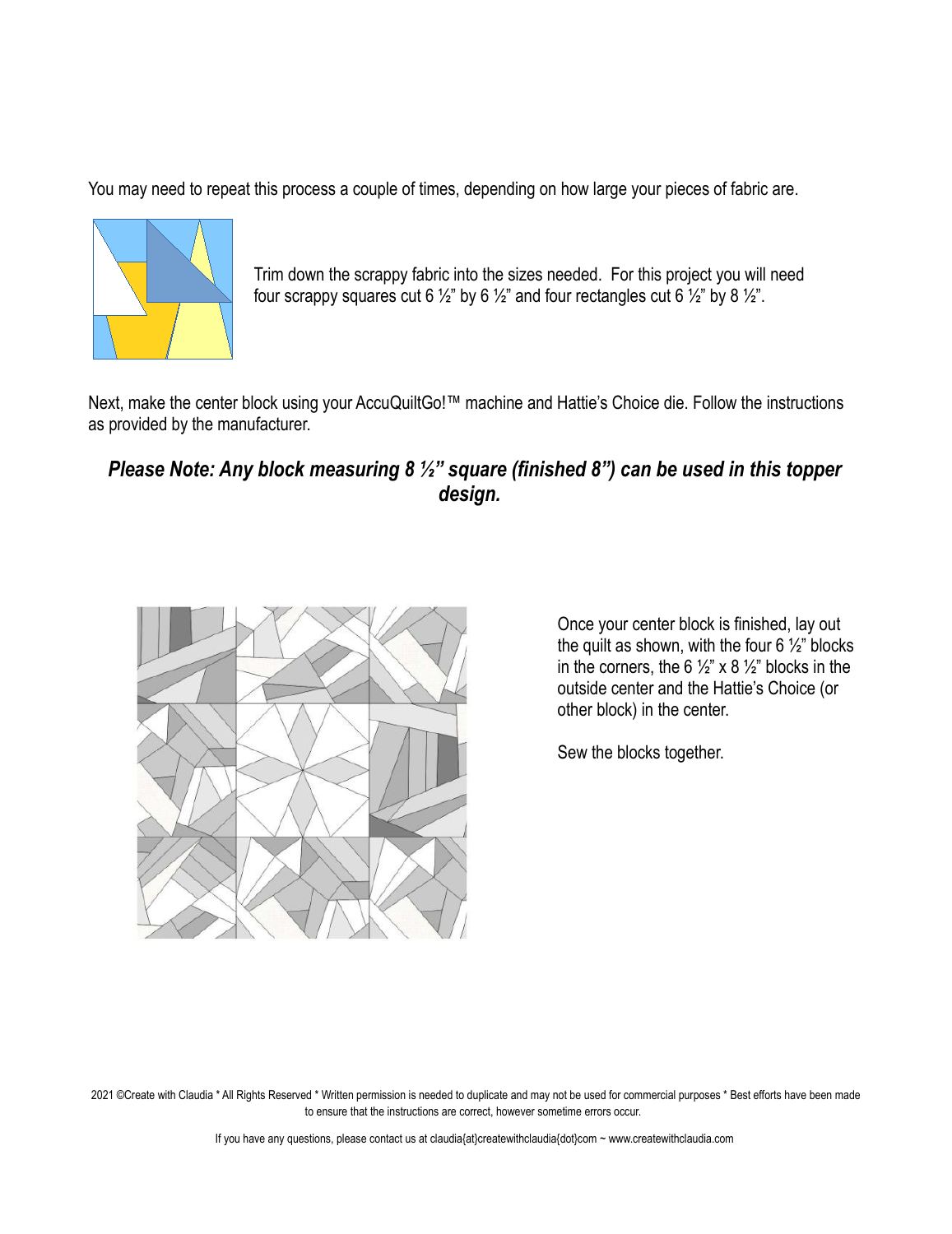### **Getting the Octagonal Shape**

At this point, you can either cut out the octagonal shape on the top or quilt it while it is still in the square shape and then cut it. I prefer the latter method. Also, don't worry about cutting through the quilting stitches. They will get secured when the binding is sewn on.

If you quilt it first, lay out your backing with the wrong side facing up. Then add your batting and finally, lay the topper on top with the right side facing up.



To get the corners, take a ruler and lay it on one corner, from seam point to seam point, and cut away the corner.



Repeat on all of the corners until you have an octagonal shape.

2021 ©Create with Claudia \* All Rights Reserved \* Written permission is needed to duplicate and may not be used for commercial purposes \* Best efforts have been made to ensure that the instructions are correct, however sometime errors occur.

If you have any questions, please contact us at claudia{at}createwithclaudia{dot}com ~ www.createwithclaudia.com